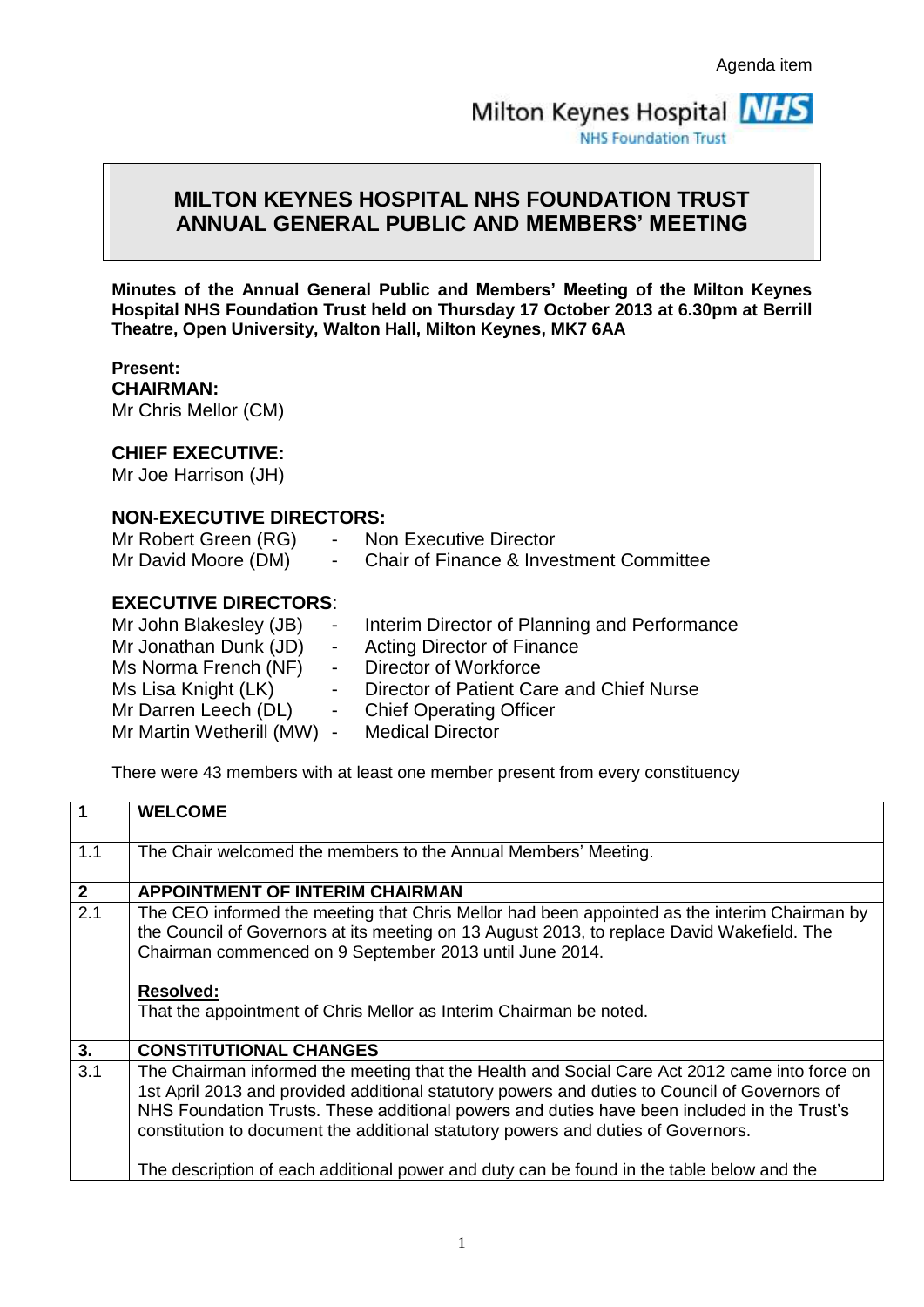|     | amended Constitution is available on the Trust's website.                                                                                                                                                                                                                        |
|-----|----------------------------------------------------------------------------------------------------------------------------------------------------------------------------------------------------------------------------------------------------------------------------------|
|     | The Trust's Board of Directors approved the addition of the powers and duties in the Trust's<br>Constitution at its Board meeting on 27 March 2013 and the Council of Governors approved them<br>at its meeting on 9 April 2013.                                                 |
|     | The Health and Social Care Act 2012, requires that Governors seek the approval of the Trust's<br>membership of any amendments to the Constitution that alter the powers and duties of<br>Governors. Consequently the amendments are presented to the Membership for approval.    |
|     | <b>Resolved:</b><br>That the amendments to the Constitution, as required by the Health and Social Care Act 2012, be<br>agreed.                                                                                                                                                   |
|     | There was no opposition to this motion.                                                                                                                                                                                                                                          |
| 4   | <b>ANNUAL REPORT AND ACCOUNTS 2012/13</b>                                                                                                                                                                                                                                        |
|     | The Chairman and CEO introduced the annual report and accounts for 2012/13 and gave a<br>presentation summarising the key performance and financial information. The key issues<br>highlighted were:                                                                             |
|     | Changes in Board with new Chief Executive and in 2013/14 new Chairman<br>CQC inspections Dignity and Nutrition in August 2012 and Staffing and Governance in<br>February 2013                                                                                                    |
|     | A&E 4 hour wait target was not achieved in 3 quarters last year, but had improved and<br>$\bullet$<br>was achieved in Q2 this year.<br>Board invested £1.5m in nursing staff<br>$\bullet$<br>Ambulatory Emergency Care Unit opened and was now recognised as best practice.<br>٠ |
|     | Improvements in Emergency Care pathway, to improve patient care<br>$\bullet$<br>Listening events held with patients and staff which led to the development of Trust<br>$\bullet$<br>standards and commitments                                                                    |
|     | Investment in technology<br>$\bullet$                                                                                                                                                                                                                                            |
|     | Financially delivered £8.8m deficit<br>$\bullet$                                                                                                                                                                                                                                 |
|     | Charitable funds raised £380K and had a balance of £634K                                                                                                                                                                                                                         |
|     | Looking ahead:                                                                                                                                                                                                                                                                   |
|     | Winter planning - investment in medical staffing<br>Development of cancer service<br>٠                                                                                                                                                                                           |
|     | Ward to Board Nursing metrics will be published<br>۰                                                                                                                                                                                                                             |
|     | <b>Procurement of Electronic Patient Record</b>                                                                                                                                                                                                                                  |
|     | Working in partnership with the University of Buckingham to provide a Medical School.                                                                                                                                                                                            |
|     | Resolved: that the annual report and accounts 2012/13 be received and noted.                                                                                                                                                                                                     |
| 5   | <b>COUNCIL OF GOVERNORS AND MEMBERSHIP UPDATES</b>                                                                                                                                                                                                                               |
| 5.1 | Bob Collard, Lead Governor and Vice Chair of the Council of Governors gave a presentation and<br>highlighted the following:                                                                                                                                                      |
|     | The work undertaken by the Council of Governors during 2012/13<br>Details of the Membership of the Trust was given in the Annual report and actions to<br>$\bullet$<br>address under representative groups, e.g young people                                                     |
|     | Importance of the public and members using the services at the local hospital                                                                                                                                                                                                    |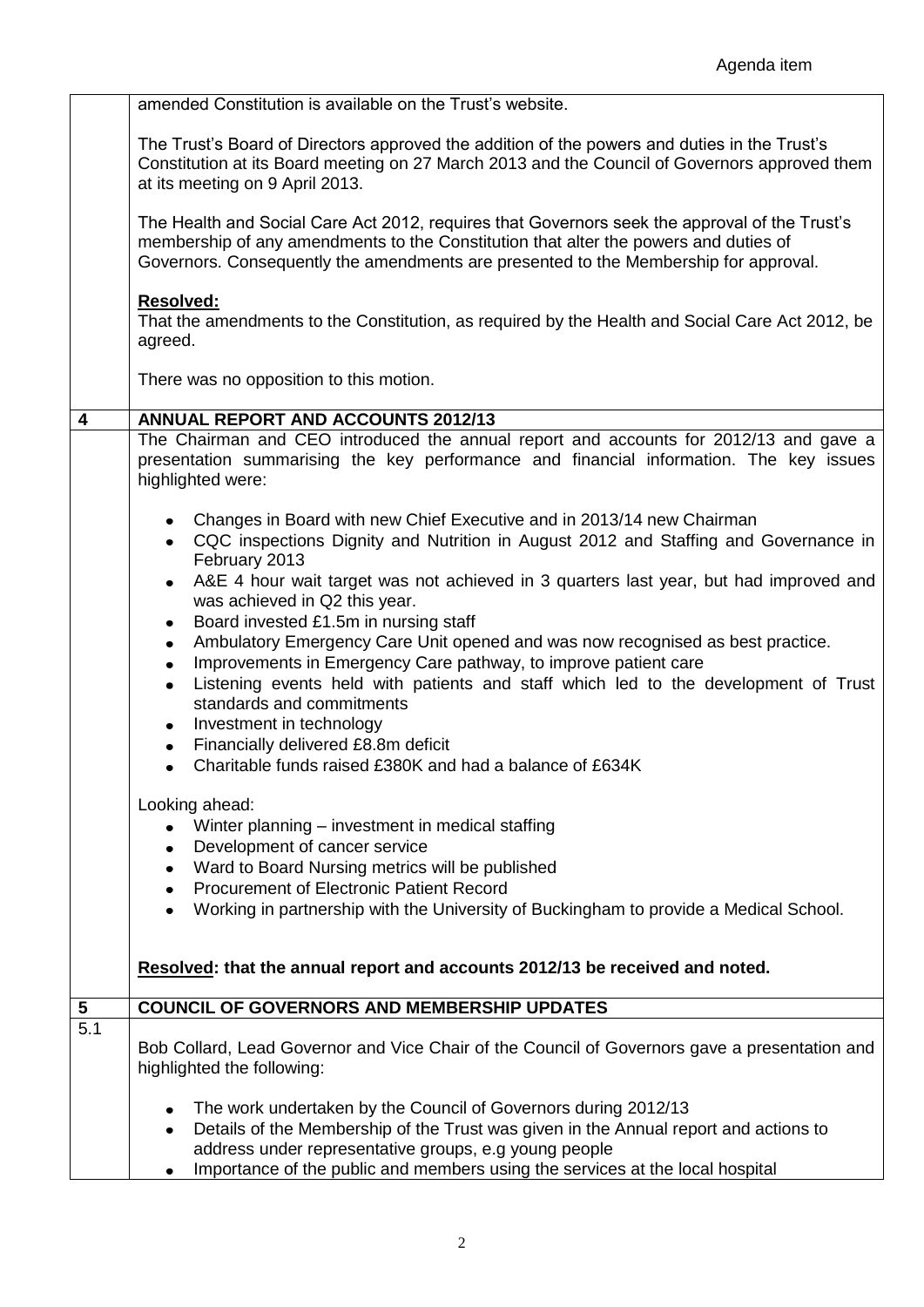|     | • The financial and performance of the Hospital.                                                                                                                                                                                                                                                                                                                                                                                                                                                                                                                                                                                                                                                                                                                                                                                                |
|-----|-------------------------------------------------------------------------------------------------------------------------------------------------------------------------------------------------------------------------------------------------------------------------------------------------------------------------------------------------------------------------------------------------------------------------------------------------------------------------------------------------------------------------------------------------------------------------------------------------------------------------------------------------------------------------------------------------------------------------------------------------------------------------------------------------------------------------------------------------|
|     | Resolved: That the report of the Council of Governors and Membership update be noted.                                                                                                                                                                                                                                                                                                                                                                                                                                                                                                                                                                                                                                                                                                                                                           |
|     |                                                                                                                                                                                                                                                                                                                                                                                                                                                                                                                                                                                                                                                                                                                                                                                                                                                 |
| 6.  | PRESENTATIONS - LOOKING BACK AND GOING FORWARD                                                                                                                                                                                                                                                                                                                                                                                                                                                                                                                                                                                                                                                                                                                                                                                                  |
| 6.1 | <b>SURGERY DIVISION</b>                                                                                                                                                                                                                                                                                                                                                                                                                                                                                                                                                                                                                                                                                                                                                                                                                         |
|     | Andrew Cooney, Divisional Director gave a presentation of the Surgery Division activities in<br>2012/13 and highlighted the following:                                                                                                                                                                                                                                                                                                                                                                                                                                                                                                                                                                                                                                                                                                          |
|     | Enhanced recovery programme which was a multi-disciplinary approach involving the<br>$\bullet$<br>patient in care pathway and reduces length of stay. This was being used in colorectal and<br>orthopaedic surgery                                                                                                                                                                                                                                                                                                                                                                                                                                                                                                                                                                                                                              |
|     | Intensive Care Unit follow up (ICU Steps) which was recognised as best practice<br>$\bullet$<br>Improvements in Anaesthetics Department which was recently scored top for training, by<br>$\bullet$<br>trainees in the region.                                                                                                                                                                                                                                                                                                                                                                                                                                                                                                                                                                                                                  |
|     | Appointment of Orthopaedic team as Visiting Professor University of Bedfordshire<br>$\bullet$<br>(Institute for Sport and Activity Research)                                                                                                                                                                                                                                                                                                                                                                                                                                                                                                                                                                                                                                                                                                    |
|     | Anaesthetic Consultant appointed as a Lead Reviewer for a new Royal College of<br>$\bullet$<br>Anaesthetists' quality assurance service                                                                                                                                                                                                                                                                                                                                                                                                                                                                                                                                                                                                                                                                                                         |
| 6.2 | <b>CORE CLINICAL</b>                                                                                                                                                                                                                                                                                                                                                                                                                                                                                                                                                                                                                                                                                                                                                                                                                            |
|     | Jonathan Ellis, Divisional Director of Core Clinical gave a presentation of the Core Clinical<br>Division activities and highlighted the following:<br>Core clinical are responsible for 600 staff and 120 volunteers in areas of Diagnostic and<br>$\bullet$<br>Screening, Cancer Services and Support Services<br>Introduced 3Ws campaign asking patients if they need Water, are they Warm, have they<br>$\bullet$<br>got their call bell for Warning<br>On site chemotherapy produced by pharmacy<br>$\bullet$<br>Radiology seven day working<br>$\bullet$<br>Out-patient "check in" kiosks<br>$\bullet$<br>Research collaboration between Psychology and the Open University<br>$\bullet$<br>Electronic requesting and reporting system in Pathology<br>Over delivery on transformation targets – saving £2M in 2011-12 and £2M in 2012-13 |
|     | Resolved: that the reports of the Surgery and Core clinical Divisions be noted.                                                                                                                                                                                                                                                                                                                                                                                                                                                                                                                                                                                                                                                                                                                                                                 |
| 7.  | <b>ASK THE BOARD</b>                                                                                                                                                                                                                                                                                                                                                                                                                                                                                                                                                                                                                                                                                                                                                                                                                            |
|     | Chris Mellor, Chairman and the Board answered questions that were raised at the meeting and<br>these included:<br>What was the hospital's view on patient referral system and the impact this would have?<br>$\bullet$<br>JH responded that this initiative was welcomed as referrals should be standard from all<br>GPs. It would also assist all patients having pre-operative checks before attending                                                                                                                                                                                                                                                                                                                                                                                                                                        |
|     | hospital<br>Was the future surgery moving toward more laparoscopic procedures? AC stated that<br>$\bullet$<br>there had been an increase in colorectal and gynaecological laparoscopic procedures and<br>it was thought that this would increase across most specialities.                                                                                                                                                                                                                                                                                                                                                                                                                                                                                                                                                                      |
|     | Was there a plan to improve the elective C- Section operating lists? AC stated that<br>$\bullet$<br>Obstetrics waiting lists were not long and investigations were being undertaken into<br>having 3 patients per list.<br>What was being done to improve the length of time a patient has to wait for medication                                                                                                                                                                                                                                                                                                                                                                                                                                                                                                                               |
|     |                                                                                                                                                                                                                                                                                                                                                                                                                                                                                                                                                                                                                                                                                                                                                                                                                                                 |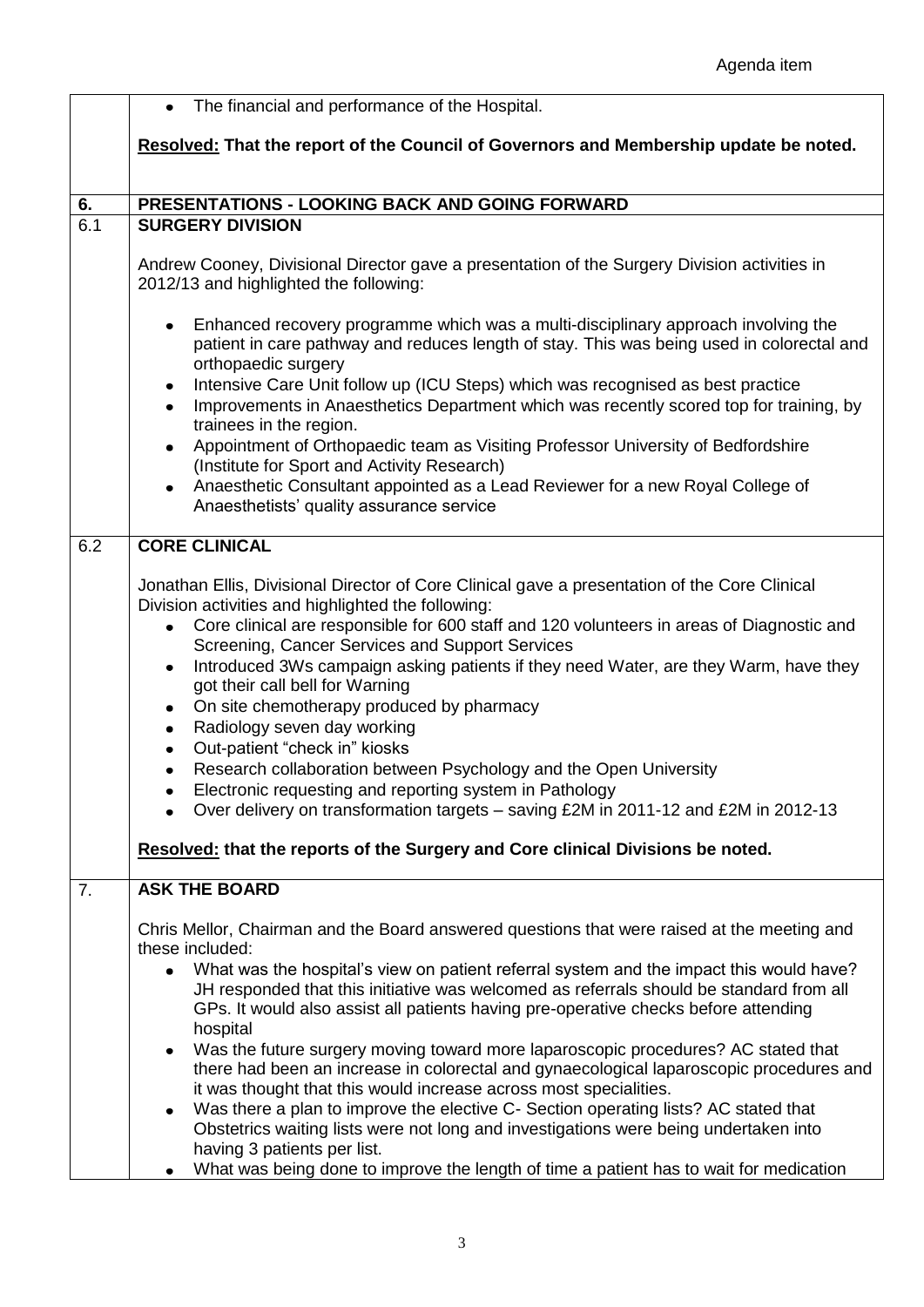when they were discharged, as it can take several hours? JE stated that the Pharmacy had a specific performance indicator and prescriptions must be turned around within an hour. Last month Pharmacy achieved an average of 53 minutes. AC stated that a 23 hour discharge plan was being implemented. Each patient should have a projected discharge date and the To Take Out (TTO) medication was incorporated and should be prescribed the night before discharge. Nurse led discharge was also being used and nurses can prescribe certain medication.

- What was the future of the walk in centre? JH stated that part of the development plan for  $\bullet$ the site was to include primary and acute at the front door of the hospital. The CCG supported the proposals and formal notification of the funding was awaited.
- Provision of services for Mental Health patients were nationally not adequate, what was  $\bullet$ the hospital doing to improve this? MW replied that the Trust was not responsible for Mental health service, but does treat patients with mental health issues. LK added that the Trust was lobbying the local team regarding the provision of adolescent care.
- What was the Trust doing to reduce the number of agency staff by employing substantive  $\bullet$ staff, as this would reduce and potentially eradicate the deficit? The Chairman stated that the Board was focused on not having to rely on agency and locum staff for quality and financial reasons and there were a range of measures being taken to address this.
- Were patients involved in the decisions regarding what Charitable Funds were being used  $\bullet$ for? JD responded that the Tough of Pink appeal raised £80K for a specific machine to improve patient care. The Leo appeal had just been launched to raise funds for paediatric services and the Friends of Milton Keynes Hospital and Community continued to support the Trust. There had been a decision by the Charitable Funds Committee to consolidate the number of funds to make spending the money far easier.
- There had been 262 patients presented in A&E in 24 hours which was a record, what was  $\bullet$ this in proportion to the population of MK? Based on a population of 280K it was approximately 1:10 and if the Walk in Centre was included it was 1:8.
- What was being done to improve information to patients and families? JH stated that the Trust recognised that improvements were required both in written and electronic form. The outpatient department has 270K patients all requesting information, and given the complexities of the services, this was going to take time to improve.
- What assurance could be given that nursing staff were not being required to undertake  $\bullet$ double shifts due to lack of staff, which had been the case on Ward 15? LK responded that a review of staffing was reported to the Board in February 2013, when the Board decided to invest a further £1.5m in nursing, of which £0.5m was invested in A&E. In relation to Ward 15 there had been an uplift in staff. On all wards the sisters were supervisory. It was anticipated that the Chief Nurse would announce minimum nurse to patient ratios and it was believed Milton Keynes would be within the range.
- Had there been an increase in staffing in the post natal ward? LK responded that there  $\bullet$ were an additional 13 midwives recruited and the national 1:30 midwife to birth ratio would be met.
- If there was £20m for A&E what would be provided? JH stated that £24m was required and it would allow patients' access to GPs, Social Care, primary care support to direct the patient to the appropriate clinician.
- IF there were GPs in A&E would this just increase the number of patients arriving at the  $\bullet$ hospital, as it was difficult getting an appointment at the GP practice? JH responded that the objective was to point the patient to the right care and having a GP on site would prevent wasting Consultant time on seeing a patient that needs primary care advice or treatment.
- Why was it that there was often not enough money to fund improvements suggested by staff but consultancy firms were being used at significant cost? CM stated that he NHS historically spent considerable amounts on consultancy. The Trust was devolving systems where ideas to improve quality were fostered and implemented. JD stated that £1m was being invested during 2013/14 on quality improvements and service developments and any spend of consultancy was not at the expense of quality improvements.